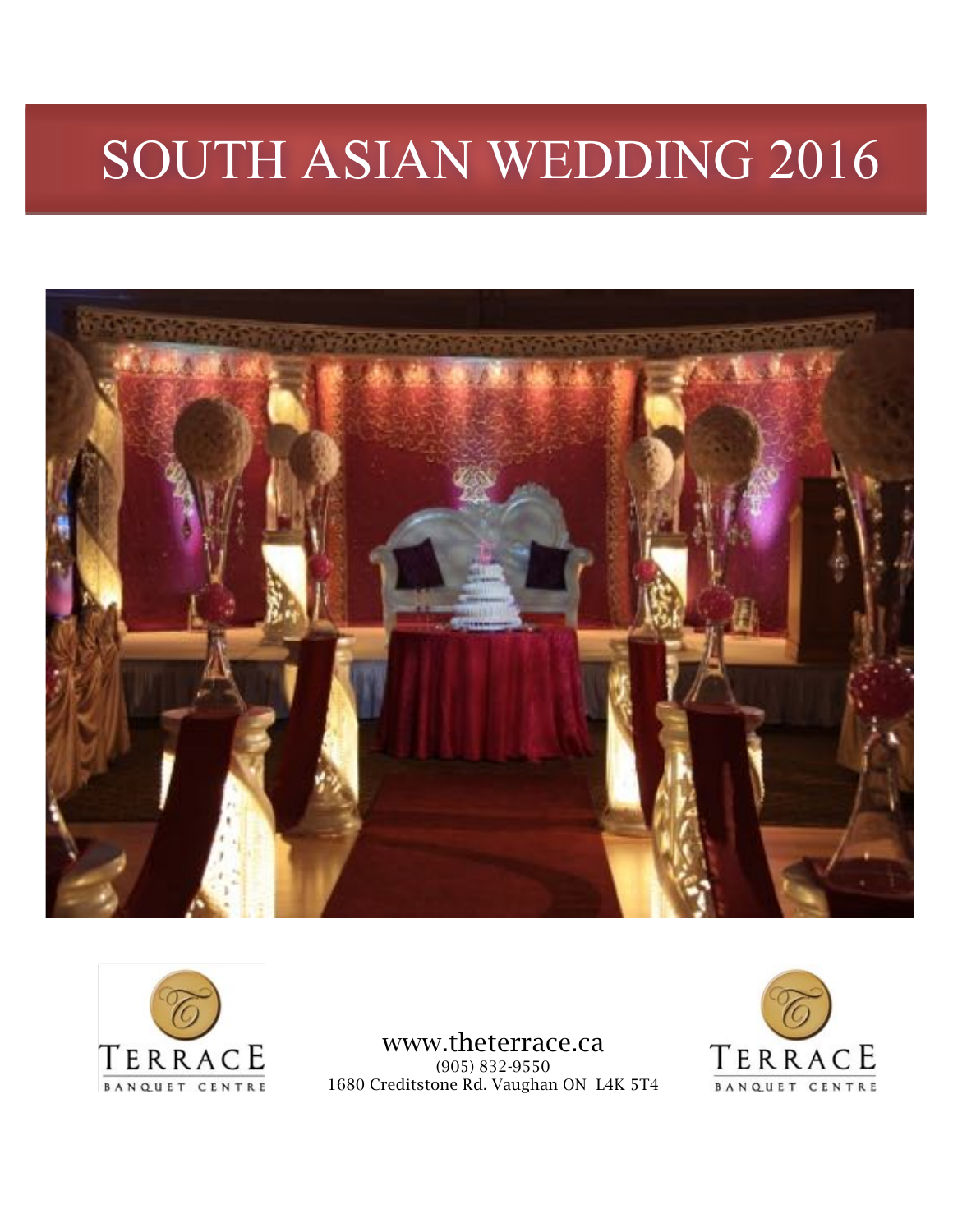

## SOUTH ASIAN WEDDING | 2016

#### **Evening Hall Rental From 6pm to 1am**

\*\*\*INCLUDES\*\*\* Setup of tables, chairs and table top Setup of table top with China, silverware and glassware 120" round table cloths and napkins Microphone and Podium Private Bridal Suite Buffet Service 1 Server for every 40 Guests and 1 Head Waiter Chaffing Dishes (Caterer must provide fuel) NOTE: Extra charge for sit down dinner \$8pp (1 server for every 20 people)

#### **Beverage Package Options**

**Soft Bar** Includes: soft drinks, juices, coffee and black tea

**Open Standard Bar** Includes: soft drinks, coffee, black tea, Rye, Rum, Gin, Vodka, Scotch Whiskey, Brandy Red and White Wine and Domestic Beers

#### **Open Premium Bar**

JW Black Label, Crown Royal, Bacardi Rum, Grey Goose, Heineken & Corona Plus Standard Bar Items

**Enhancements**

Sparkling Wine for Toasting Red & White Wine on the table

#### **Client Providing Liquor**

Includes: soft drinks, ice, bar mixes and corkage fees Bartender (1 bartender for every 150 guests) A liquor permit (SOP) must be obtained from the LCBO And presented to the venue one week prior to the event.